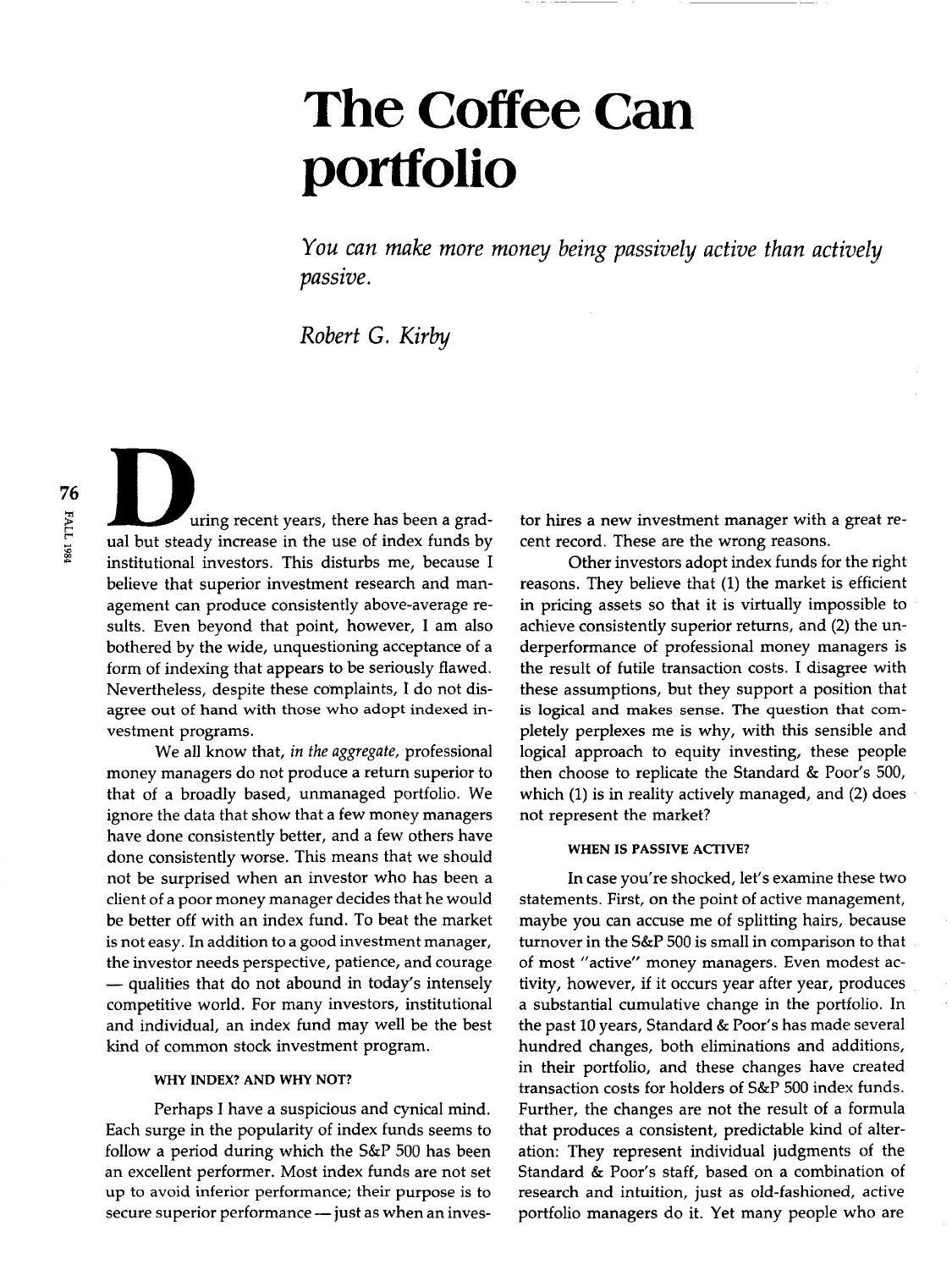well aware that the S&P 500 is a faulty index are unwilling to go to the trouble to re-educate the investors whom they represent. But assume you are a brave and responsible fiduciary. What should you do?

.. ..

..

In my opinion, you have two alternatives. Which you choose depends on your reasons for pursuing an index fund to begin with. Do you believe that the market is efficient and you want to adopt a program that replicates the market, because that's the best you can do? Or, do you believe that traditional, active portfolio management incurs such high transaction costs that even the best money managers are unlikely to produce superior investment returns consistently? These are different reasons.

If you believe that a market return is the best an investor can hope for, you should pursue an investment program that will replicate the market, which is best represented by the Wilshire 5000 Stock Index. Clearly, it is impractical to use the actual Wilshire 5000. Such a program would drive both the computer and the trading department bonkers. The last 1000, or so, stocks in the index barely qualify as publicly owned and have about the same marketability as a 1961 Edsel. On the other hand, a tailor-made "Wilshire 1000" would represent 87% of the Wilshire 5000 and should be an acceptable proxy for "everything out there," providing true market results.

#### **WHEN IS ACTIVE PASSIVE?**

But, if you have decided that the greatest detriment to superior investment returns is transaction costs, then I have a novel solution. For many years, I have been intrigued with an idea that I call the "Coffee Can" portfolio. I suspect that this notion is not likely to be popular among investment managers, because, if widely adopted, it might radically change the structure of our industry and might substantially diminish the number of souls able to sustain opulent life-styles through the money management profession.

The Coffee Can portfolio concept harkens back to the Old West, when people put their valuable possessions in a coffee can and kept it under-the mattress. That coffee can involved no transaction costs, administrative costs, or any other costs. The success of the program depended entirely on the wisdom and foresight used to select the objects to be placed in the coffee can to begin with.

As you might guess, I didn't write this article to suggest a better way for Efficient Market folks to improve their approach to passive investing. Rather, it is to provide help for investors who are concerned about the bite taken out of total investment returns by high and rising transaction costs. This problem has

> -\_ - -- -- -\_ - -\_

grown in recent years, as the focus on month-tomonth and quarter-to-quarter investment returns has intensified, This pressure has been reflected in shorter decision time horizons by money managers and higher turnover.

If transaction costs are one of the main deterrents to superior long-term investment results  $-$  a point of view I embrace - why not have your passive portfolio represent the best possible portfolio, rather than a changing list of 500 stocks selected by Standard & Poor's? I suggest that you find the best investment research organization you can and ask them to select a diversified portfolio of stocks with the knowledge that the portfolio will not be re-evaluated or re-examined for a period of at least 10 years.

Having looked at a great number of portfolios over 30 years, I believe that about the maximum premium return that a money manager can expect to achieve in relation to an index such as the S&P 500 would be three percentage points in annual compound rate of return. I am aware that some money managers have exceeded this premium substantially for a 5-year period and some have exceeded it for a 10-year period, but most of these records have qualifying circumstances - usually involving a relatively small amount of capital under management by a few individuals during the early years. Any money management organization with a large amount of capital under management will find it difficult to reach that three percentage point premium over the S&P 500 for any time period in excess of 10 years. In my judgment, this result would be close to a Becker first percentile performance. I am sure that I would be turning clients away from my door in 10 years if I could attain only a two percentage point advantage.

Compare these hoped-for premium rates of return to current transaction costs in most institutional portfolios. Admittedly, it is difficult to measure transaction costs. Actual commissions paid are probably a minor fraction of the total.

Although I cannot prove this, I believe there are many money managers in today's world who produce transaction costs that reach, or exceed, 2% of those assets per year. A. G. Becker data for the past five years show a *median* turnover in institutional portfolios of **74%.** One half of the funds did more! In many cases, current transaction costs are running somewhere close to the hoped-for **2%** return premium above a passive portfolio. It is fascinating to realize that you could virtually double the premium return that active management is in existence to obtain  $-$  if you could eliminate the transaction costs.

What kind of results would good money managers produce without all that activity? The answer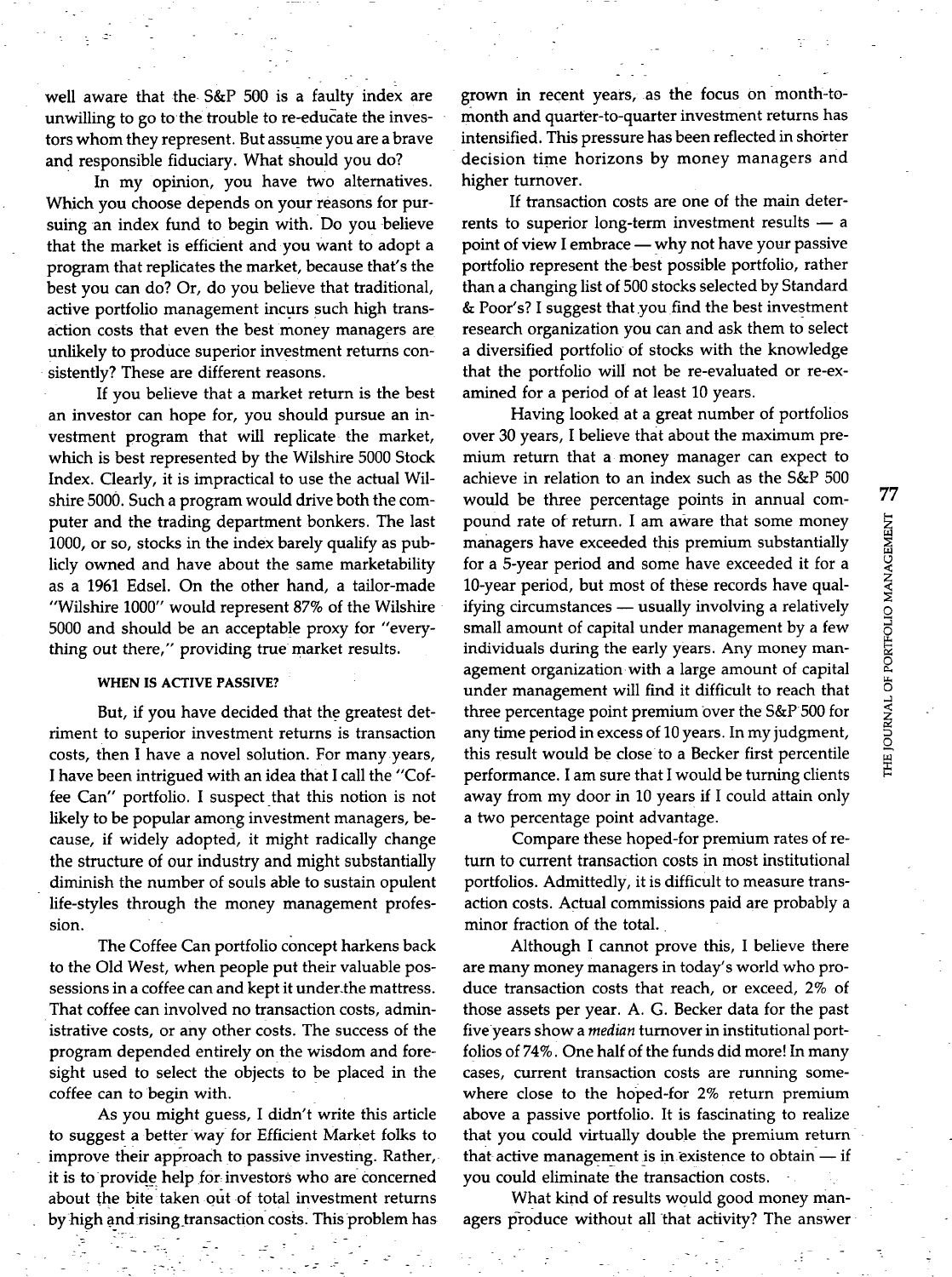lies in another question: Are we traders, or are we really investors? Most good money managers are probably investors deep down inside. But quotrons and news services, and computers that churn out daily investment results make them act like traders. They start with sound research that identifies attractive companies in promising industries on a longerterm time horizon. Then, they trade those stocks two or three times a year based on month-to-month news developments and rumors of all shapes and sizes.

## **THE HOW AND THE WHY OF BETTER PASSIVE PERFORMANCE**

The notion that a "Coffee Can" portfolio can outperform an actively managed portfolio selected by the same investment management organization (at least over some particular time horizon) is not without a basis in logic. The basis is really simple. Take the example of constructing a new common stock portfolio of \$100 million. The average, orthodox, professional money manager would build a portfolio of something like fifty **\$2** million commitments, each representing **2%** of the fund. If that portfolio were then buried and forgotten for a while, several obvious conditions would apply. First, the most that could be lost in any one holding would be **2%** of the fund. Second, the most that the portfolio could gain from any one holding would be unlimited. After all, there would be no one to apply the concepts of diversification and too much exposure to a given company, or a given industry.

The Coffee Can idea first occurred to me in the middle 1950s when I worked for a large, investment counsel organization, most of whose clients were individuals. We always told our clients that we were in the business of preserving capital, not creating capital. If you wanted to get a lot richer than you already were, then you should hire someone else. We were there to preserve, in real terms, the client's estate and the standard of living that it provided.

And, indeed, we were. The investment counsel business, as it is traditionally practiced, and probably as it should be practiced, is a simple process of making sure that clients never have so much **risk** exposure that their capital or standard of living can be impaired by some specific negative surprise. In other words, as your most successful investments grow in value, you make partial sales and transfer the capital involved to your less successful investments that have gotten cheaper. The process results in a stream of capital being transferred from the most dynamic companies, which usually appear somewhat overvalued, to the least dynamic companies, which usually appear somewhat undervalued.

The potential impact of this process was brought home to me dramatically as the result of an experience with one woman client. Her husband, a lawyer, handled her financial affairs and was our primary contact. I had worked with the client for about ten years, when her husband suddenly died. She inherited his estate and called us to say that she would be adding his securities to the portfolio under our management. When we received the list of assets, I was amused to find that he had secretly been piggybacking our recommendations for his wife's portfolio. Then, when I looked at the total value of the estate, **1** was also shocked. The husband had applied a small twist of his own to our advice: He paid no attention whatsoever to the sale recommendations. He simply put about \$5,000 in every purchase recommendation. Then he would toss the certificate in his safe-deposit box and forget it.

Needless to say, he had an odd-looking portfolio. He owned a number of small holdings with values of less than \$2,000. He had several large holdings with values in excess of \$100,000. There was one jumbo holding worth over \$800,000 that exceeded the total value of his wife's portfolio and came from a small commitment in a company called Haloid; this later turned out to be a zillion shares of Xerox.

# **THE TROUBLE IN MANAGEMENTLAND**

Admittedly, there is a difference between the way **we** managed individual portfolios 20 **or** 25 years ago and the way that institutional funds are managed today. While today's methods are different, I am not at all sure that they are a whole lot better. We are still doing many of the same things today for institutions that we did for individuals years ago.

The primary difference is that we make our decisions on a much shorter time horizon. The old concept of averaging down has faded, to a fair degree, because that is hardly the way to get next month's market winners, On the other hand, most of **us** are faster than Wyatt Earp ever dreamed of being when it comes to taking a profit. The concept of being a long-term partner in a sound and growing business enterprise seems as far away as the Stone Age.

I believe there are two reasons why so many institutional clients are disppointed by their money managers, and why so many money managers are hired and fired every month. First, money managers have created expectations that far exceed their abilities. Second, they have encouraged the measurement of results on a short time horizon that is a far greater reflection of luck than skill.

The plain fact is that the professional money management fraternity of more than 2,000 firms has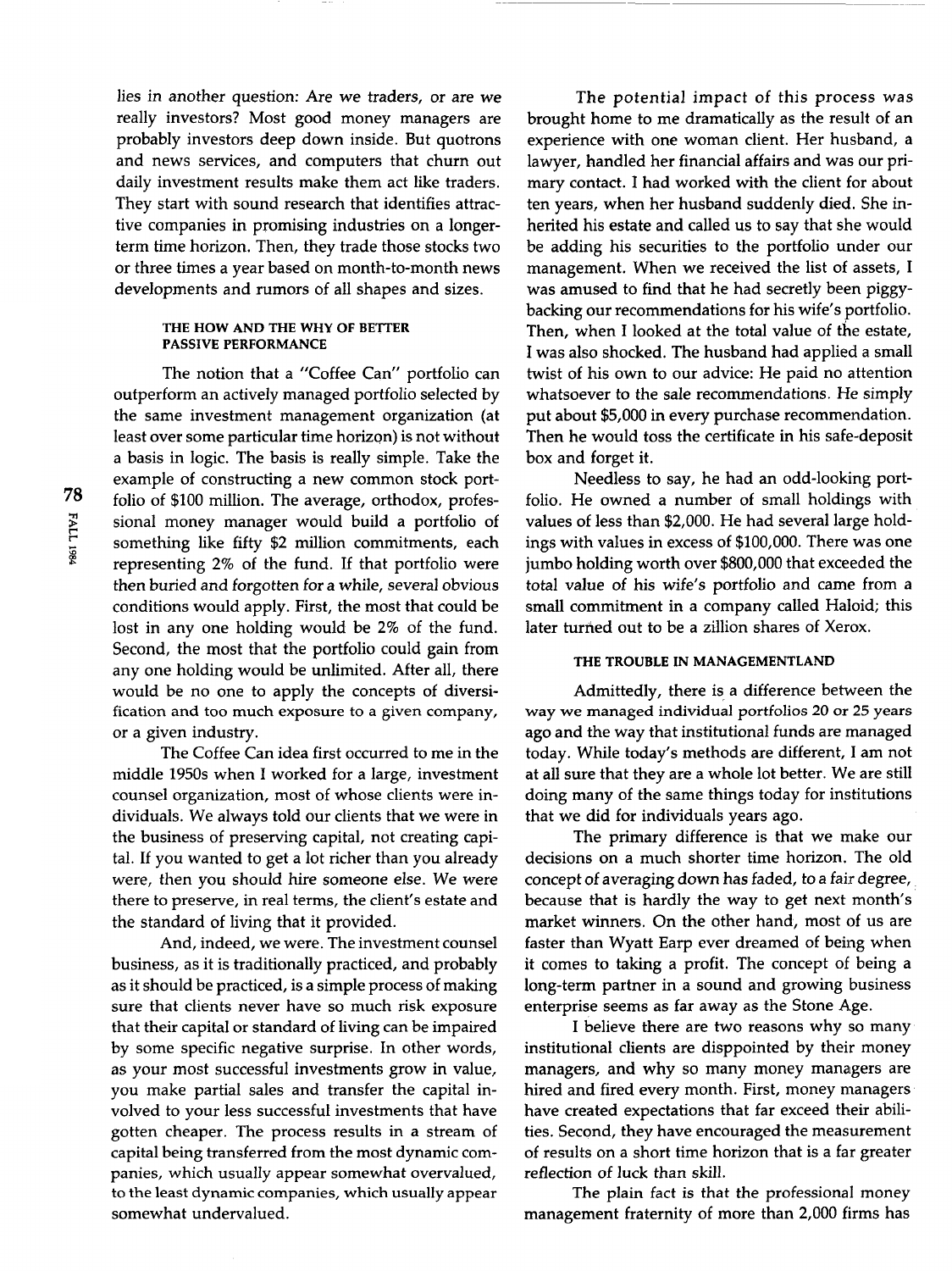produced a ho-hum aggregate result over the years. That is hardly surprising. We usually produce high turnover. Many money managers generate commissions each year that substantially exceed 1% of their assets under management. Thus, for example, firms assets under management. Thus, for example, minis<br>that manage \$1 billion produce \$15-\$20 million in com-<br>missions — a result that is totally incompatible with the word "investment."

The higher investment returns that should be the logical product of superior research analysis are dissipated in trading activity. That classic question, "Where are the customers' yachts?" is alive and well. We're making the brokers rich! That is one point on which the advocates of both passive and active portfolio management can agree. This problem occurs precisely because few money managers are willing to make a long-term decision.

### **INVESTING THE RIGHT WAY: INVEST!**

As a money manager, I have frequently looked at an investment decision that I felt had **a** high probability of success on a three-year horizon, but about which I had many doubts on a six-month time horizon. Institutional investing, as it is structured today, simply makes it more difficult to make a high-conviction, long-term decision than to make a low-conviction, short-term decision. The rewards of shortterm results substantially superior to the market, and the penalties of short-term results well below the market, are awesome. The only investment management organizations willing to take an extreme position are those with little to lose. Prudent investment management is really a sophisticated and complex system of hedging risks. The "go-for-it" philosophy may be a laudable personal approach, but it has no place in professional money management.

Nevertheless, the biggest earners in today's world are not rock musicians or professional athletes. Our system accords the highest earnings to money managers. I know perhaps a half a dozen people whose earned incomes exceed **\$2** million per year. All of them are money managers.

The rewards of establishing a successful, new investment management organization over the past five years have been mind-boggling. This success requires achieving something I would call "orbital velocity." You escape the force of gravity. Once you have achieved "orbital velocity," it doesn't matter what happens from then on.

To reach that exalted state, money managers have to produce an investment result that will get them in the top decile of the A.G. Becker universe on a three-year time horizon. Fortunately, it does not matter how-much money is under management while

.- - - - - - -

this record is achieved. Then, a couple of skilled marketing guys will need about six months to raise between \$500 million and \$1 billion in new accounts. Because of the brilliant 3-year record, the money manager will ask for and receive a premium fee of perhaps *.6%* or more.

This is "orbital velocity." The firm has a revenue stream of between **\$3** million and \$6 million per year, of which perhaps 70%-80% goes through to the bottomline, pre-tax. No matter how bad the performance may be in the future, at least four to five years will have to pass before they lose all those new clients. During that time, anywhere from \$10 million to \$30 million in revenues will cycle through the investment management firm, regardless of how they manage the clients' money. The firm's fixed costs are nominal. Even if the endeavor is a total flop, the principal or principals end up set for life.

Obviously, you don't achieve that top 10% of the A.G. Becker universe on a three-year time horizon without going out on the proverbial limb. **A** high **R2**  is not going to do the job. The investment management organizations willing to take the required extreme positions are likely to be those with very little to lose. It is easy to see why turnover is up and speculation has replaced investment. Who wouldn't like to make two mil. a year?

Our business needs to encourage *investing,*  both for our benefit and for the benefit of our clients. Though a bit gimmicky, the Coffee Can portfolio would serve this end. But I admit that I quake at the thought that someone will one day walk into my office and say, "Okay, Kirby, I read about your wild idea. I would like a Coffee Can portfolio for \$100 million. What will you charge?" It's at that point that I have a concern about getting punched in the mouth. **I** really believe that if I were willing to accept the assignment for a **\$2** million fee, the client would be getting the bargain of the century. I am also fairly certain that if **I** quoted the price, **I** would get a split lip.

The Coffee Can portfolio concept has two problems. First, who is going to buy a product, the value of which will take 10 years to evaluate? A decade is likely to exceed the career horizons of most corporate executives and pension fund administrators, to say nothing of most money managers. Second, who will pay the large fee, up front, that is necessary to support a mature, first-class investment research organization needed to select a superior 10-year portfolio? You can hardly assemble a group of proven professionals for a one-shot project, no matter what the compensation. Further, even outstanding individuals do not constitute an effective management organization until they have had experience working together as a team.